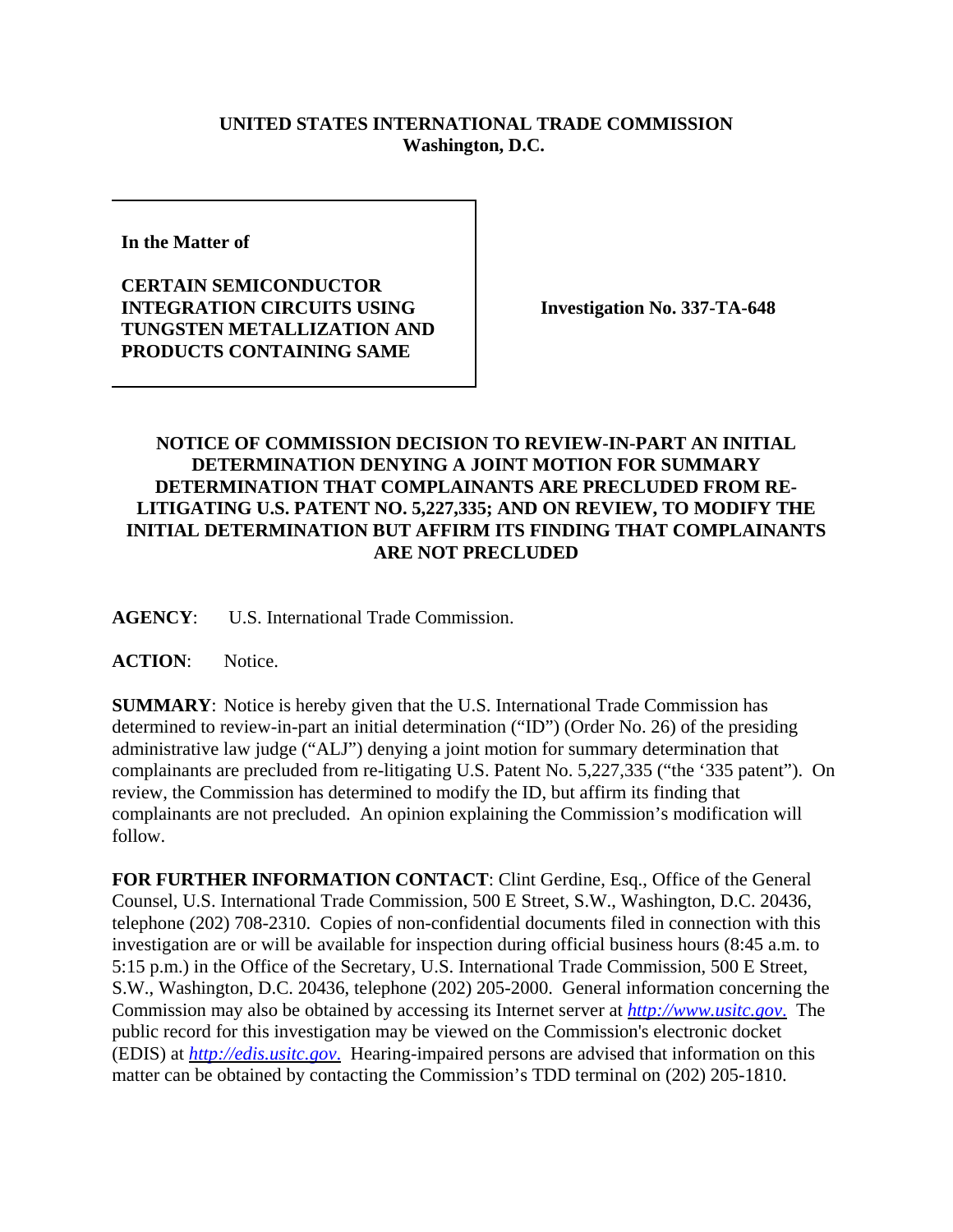**SUPPLEMENTARY INFORMATION**: The Commission instituted this investigation on May 21, 2008, based on a complaint filed on April 18, 2008 by LSI Corporation of Milpitas, California and Agere Systems Inc. of Allentown, Pennsylvania (collectively "complainants"). 73 *Fed. Reg*. 29534-35 (May 21, 2008). The complaint alleges violations of section 337 of the Tariff Act of 1930, as amended, 19 U.S.C. § 1337, in the importation into the United States, the sale for importation, and the sale within the United States after importation of certain semiconductor integrated circuits using tungsten metallization and products containing same by reason of infringement of claim 1 of the '335 patent. The complaint, as amended, names numerous respondents including Cypress Semiconductor Corp. ("Cypress") of San Jose, California, NXP B.V. of the Netherlands, and Micronas Semiconductor Holding AG ("Micronas AG") of Switzerland. The complaint further alleged that an industry in the United States exists as required by subsection (a)(2) of section 337.

On September 2, 2008, the Commission issued notice of its determination not to review an ID granting the motion of complainants, respondent NXP B.V., and proposed respondent NXP Semiconductors USA, Inc. ("NXP Semiconductors") of San Jose, California to amend the complaint and notice of investigation to substitute NXP Semiconductors for NXP B.V. 73 *Fed. Reg.* 52064-65 (Sept. 9, 2008). On October 8, 2008, the Commission issued notice of its determination not to review an ID granting the motion of complainants, respondent Micronas AG, and proposed respondent Micronas GmbH ("Micronas") of Germany to amend the complaint and notice of investigation to substitute Micronas GmbH for Micronas AG. 73 *Fed. Reg.* 61168-69 (Oct. 15, 2008). On October 17, 2008, the Commission issued notice of its determination not to review an ID granting the motion of complainants to amend the complaint to add five additional respondents: (1) Dongbu HiTek Semiconductor Business of Korea; (2) Jazz Semiconductor ("Jazz") of Newport Beach, California; (3) Magnachip Semiconductor of Korea; (4) Qimonda AG of Germany; and (5) Tower Semiconductor, Ltd. ("Tower") of Israel. 73 *Fed. Reg.* 63195 (Oct. 23, 2008).

On November 19, 2008, the Commission issued notice of its determination not to review an ID granting, in-part, the motion of complainants to amend the complaint and notice of investigation to add two patent claims - dependent claims 3 and 4 - to the investigation and make new infringement allegations against the following respondents: (1) Freescale Semiconductor, Inc. ("Freescale"); (2) United Microelectronics Corp. ("UMC"); (3) Integrated Device Technology, Inc. ("IDT"); (4) AMIC Technology Corp. ("AMIC"); (5) Cypress; (6) Grace Semiconductor Manufacturing Corp. ("Grace"); (7) Microchip Technology, Inc. ("Microchip"); (8) Micronas; (9) Nanya Technology Corp. ("Nanya"); (10) NXP Semiconductors; (11) Powerchip Semiconductor ("Powerchip"); (12) ProMOS Technologies, Inc. ("ProMOS"); (13) Spansion, Inc. ("Spansion"); and (14) Vanguard International Semiconductor Corp. ("Vanguard"). The ALJ denied the motion as to respondents UMC, AMIC, Microchip, Micronas, Nanya, NXP, Powerchip, ProMOS, and Spansion regarding claim 3, and as to respondents UMC, IDT, AMIC, Cypress, Freescale, Grace, Microchip, Micronas, NXP, Powerchip, ProMOS, Spansion, and Vanguard regarding claim 4. 73 *Fed. Reg.* 71044-45 (November 24, 2008). On December 8 and 22, 2008, respectively, the Commission issued notice of its determination not to review an ID extending the target date for completion of the